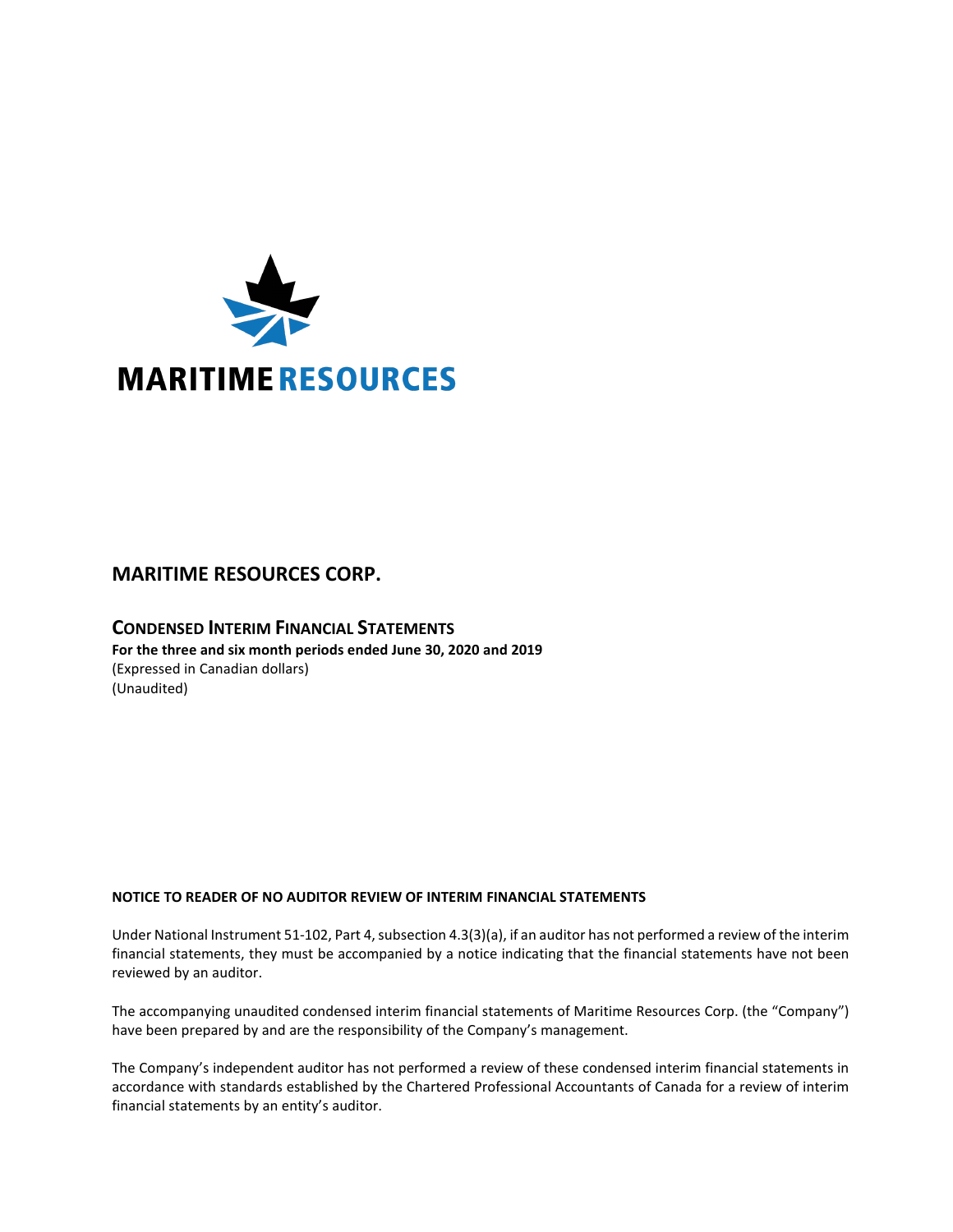

# **CONDENSED INTERIM STATEMENTS OF FINANCIAL POSITION**

|                                                                    |             | June 30      | December 31 |
|--------------------------------------------------------------------|-------------|--------------|-------------|
| As at<br>(Unaudited - Prepared by Management, in Canadian dollars) | <b>Note</b> | 2020<br>\$   | 2019<br>\$  |
|                                                                    |             |              |             |
| <b>ASSETS</b>                                                      |             |              |             |
| <b>Current</b>                                                     |             |              |             |
| Cash                                                               | 4           | 3,199,622    | 1,827,157   |
| Receivables                                                        | 5           | 112,873      | 161,546     |
| Prepaid expenses and deposits                                      | 6           | 110,308      | 120,199     |
|                                                                    |             | 3,422,803    | 2,108,902   |
|                                                                    |             |              |             |
| <b>Property and equipment</b>                                      | 7           | 21,147       | 41,159      |
| <b>Exploration and evaluation assets</b>                           | 8           | 13,281,862   | 11,926,382  |
| <b>Total Assets</b>                                                |             | 16,725,812   | 14,076,443  |
| LIABILITIES AND SHAREHOLDERS' EQUITY                               |             |              |             |
| <b>Current liabilities</b>                                         |             |              |             |
| Accounts payable and accrued liabilities                           | 9,12        | 568,409      | 453,070     |
| Lease liability                                                    | 10          |              | 10,362      |
| Flow-through premium liability                                     | 11          | 140,749      | 47,599      |
| <b>Total Liabilities</b>                                           |             | 709,158      | 511,031     |
| <b>Shareholders' equity</b>                                        |             |              |             |
| Share capital                                                      | 11          | 23,792,209   | 20,568,204  |
| Reserves                                                           | 11          | 2,642,261    | 2,306,044   |
| Royalty reserve                                                    | 11          | 210,700      | 210,700     |
| Deficit                                                            |             | (10,628,516) | (9,519,536) |
| <b>Total Shareholders' Equity</b>                                  |             | 16,016,654   | 13,565,412  |
| <b>Total Liabilities and Shareholders' Equity</b>                  |             | 16,725,812   | 14,076,443  |

Nature of operations and going concern (Note 1) and Subsequent event (Note 15).

*Approved and authorized on behalf of the Board of Directors:*

*"John P. Hayes" "Mark N.J. Ashcroft"* Chairman Director

*The accompanying notes are an integral part of these condensed interim financial statements.*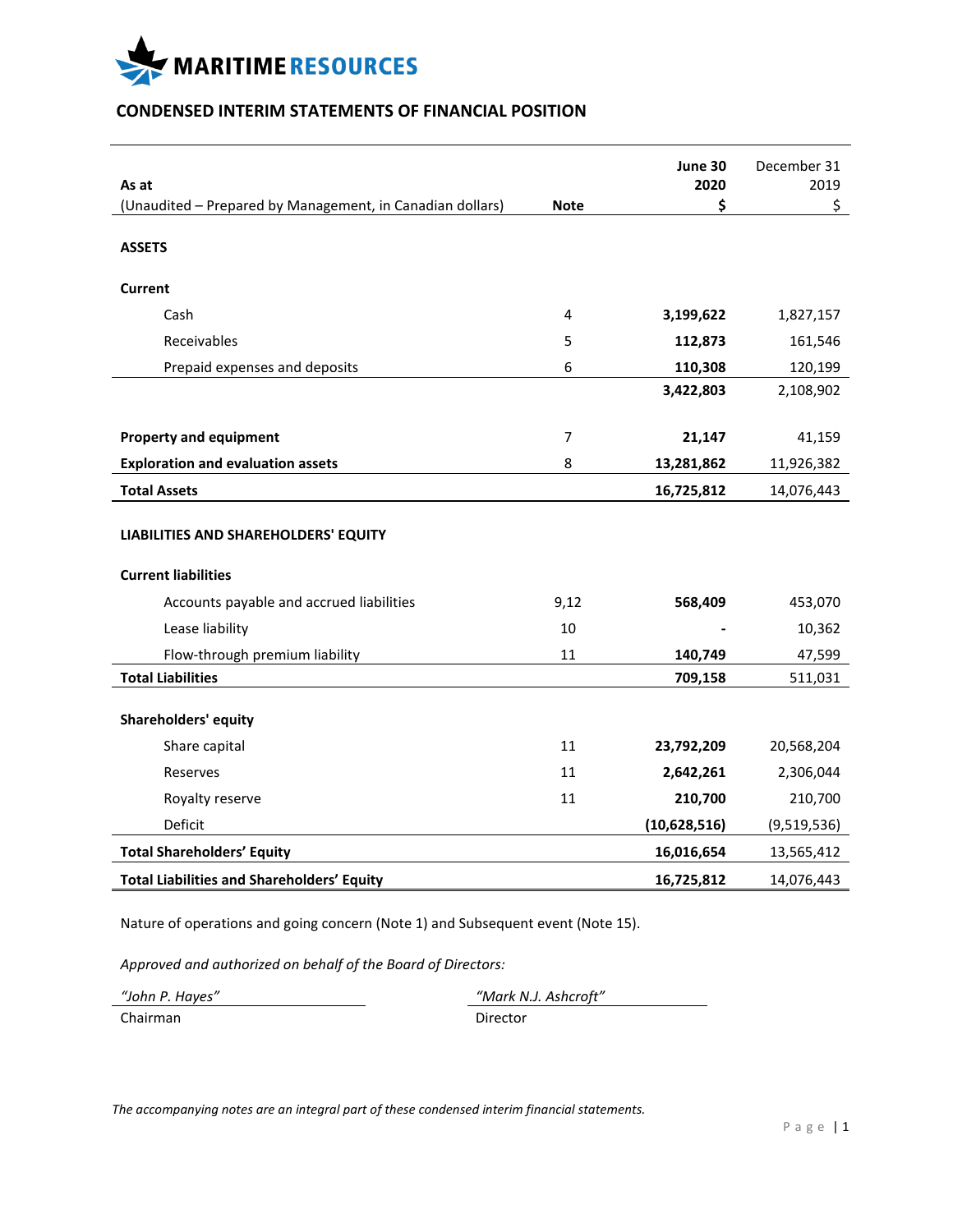

# **CONDENSED INTERIM STATEMENTS OF LOSS AND COMPREHENSIVE LOSS**

|                                            |             | <b>Three Month</b>  | Three Month  | <b>Six Month</b>    | Six Month    |
|--------------------------------------------|-------------|---------------------|--------------|---------------------|--------------|
|                                            |             | <b>Period Ended</b> | Period Ended | <b>Period Ended</b> | Period Ended |
|                                            |             | June 30             | June 30      | June 30             | June 30      |
| (Unaudited - Prepared by management,       |             | 2020                | 2019         | 2020                | 2019         |
| in Canadian dollars)                       | <b>Note</b> | \$                  | \$           | \$                  | \$           |
|                                            |             |                     |              |                     |              |
| <b>EXPENSES</b>                            |             |                     |              |                     |              |
|                                            |             |                     |              |                     |              |
| Salaries and benefits                      | 12          | 155,096             | 137,320      | 311,786             | 231,634      |
| Severance                                  | 12          |                     |              |                     | 884,497      |
| Administration                             | 12          | 46,014              | 76,744       | 91,342              | 152,383      |
| <b>Business development</b>                |             |                     |              | 200,000             |              |
| Consulting                                 | 12          | 2,860               |              | 2,860               | 28,000       |
| Professional fees                          |             | 19,564              | 19,976       | 21,657              | 47,424       |
| Directors' fees and expenses               | 12          | 19,922              | 20,093       | 39,928              | 37,593       |
| Investor relations and promotion           |             | 122,065             | 32,792       | 144,617             | 45,270       |
| Share based payment                        |             | 360,637             | 320,488      | 363,032             | 320,488      |
| Depreciation                               | 7           | 2,537               | 21,344       | 20,012              | 42,688       |
| Interest expense on lease liability        | 10          |                     | 1,586        | 138                 | 3,584        |
|                                            |             | (728, 695)          | (630, 343)   | (1, 195, 372)       | (1,793,561)  |
|                                            |             |                     |              |                     |              |
| Interest income                            |             | 4,329               | 22,868       | 10,127              | 28,449       |
| Recognition of flow-through                |             |                     |              |                     |              |
| premium liability                          | 11          | 44,279              | 91,220       | 76,265              | 144,545      |
|                                            |             | 48,608              | 114,088      | 86,392              | 172,944      |
| Loss and comprehensive loss for the period |             | (680,087)           | (516, 255)   | (1, 108, 980)       | (1,620,567)  |
|                                            |             |                     |              |                     |              |
| Basic and diluted loss per common share    |             | 0.00                | 0.00         | (0.01)              | (0.01)       |
| Weighted average number of                 |             |                     |              |                     |              |
| common shares outstanding                  |             | 219,339,760         | 181,460,433  | 204,622,450         | 156,853,823  |

*The accompanying notes are an integral part of these condensed interim financial statements.*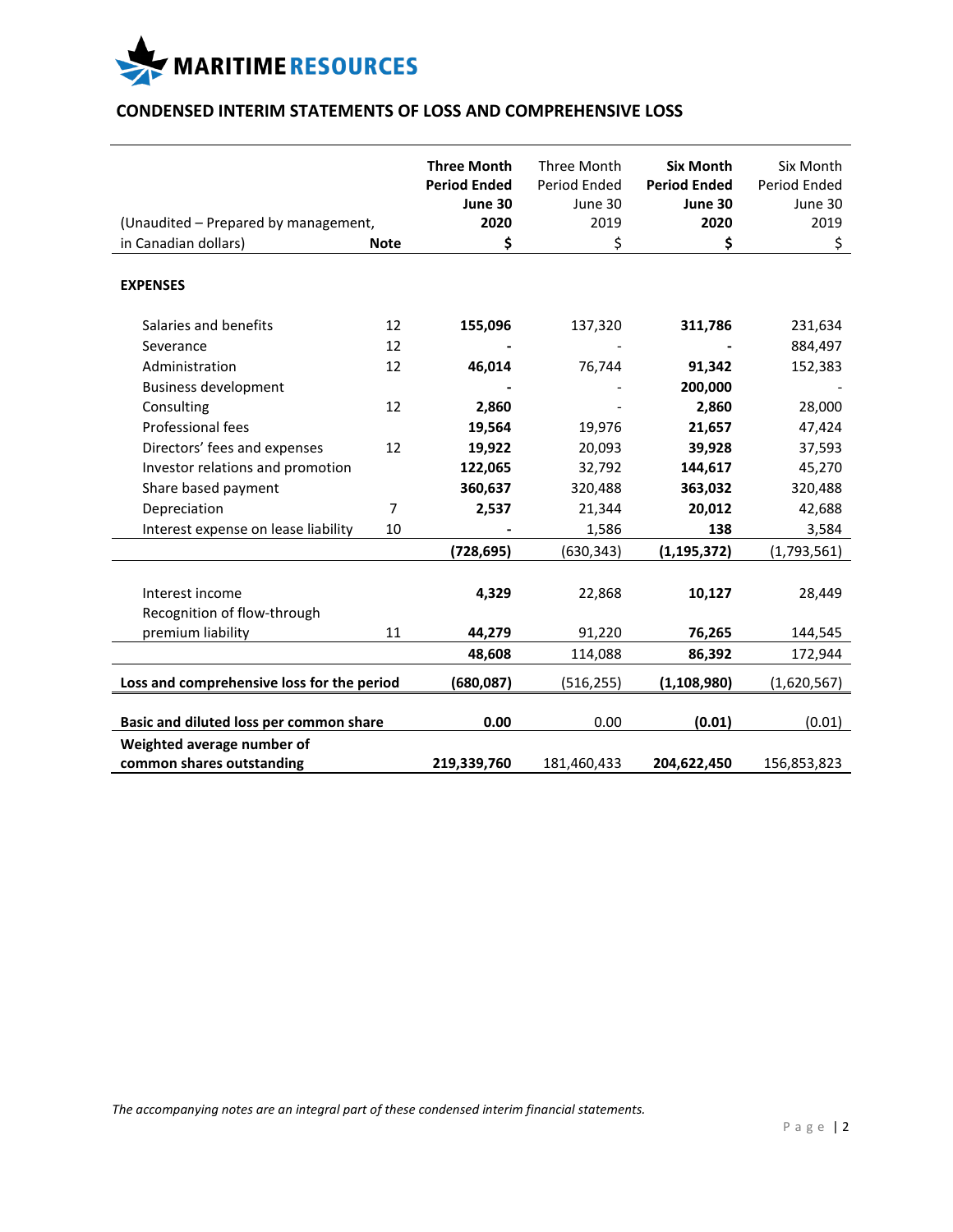

# **CONDENSED INTERIM STATEMENTS OF CHANGES IN SHAREHOLDERS' EQUITY**

|                                                           |               | Share      |                 | Royalty |                |               |
|-----------------------------------------------------------|---------------|------------|-----------------|---------|----------------|---------------|
|                                                           | <b>Shares</b> | capital    | <b>Reserves</b> | reserve | <b>Deficit</b> | Total         |
| (Unaudited - Prepared by Management, in Canadian dollars) | #             | Ś          | \$              | Ś       | Ś              | \$.           |
| Balance, December 31, 2018                                | 131,953,807   | 15,063,535 | 2,278,901       | 210,700 | (7,616,293)    | 9,936,843     |
| Issued for private placements (Note 11)                   | 56,896,662    | 6,092,499  |                 |         |                | 6,092,499     |
| Share issuance costs (Note 11)                            |               | (468, 161) |                 |         |                | (468, 161)    |
| Finders' warrants (Note 11)                               |               | (126, 562) | 126,562         |         |                |               |
| Flow-through premium liability (Note 11)                  |               | (402, 833) |                 |         |                | (402, 833)    |
| Issued for mineral properties (Note 8,11)                 | 200,000       | 19,000     |                 |         |                | 19,000        |
| Warrant expiry                                            |               | 97,571     | (97, 571)       |         |                |               |
| Share-based payments (Note 11)                            |               |            | 320,488         |         |                | 320,488       |
| Reserves transferred on expired options (Note 11)         |               |            | (93, 043)       |         | 93,043         |               |
| Loss for the period                                       |               |            |                 |         | (1,620,567)    | (1,620,567)   |
| <b>Balance, June 30, 2019</b>                             | 189,050,469   | 20,275,049 | 2,535,337       | 210,700 | (9, 143, 817)  | 13,877,269    |
| Issued for mineral properties (Note 8,11)                 | 775,000       | 63,250     |                 |         |                | 63,250        |
| Warrant expiry (Note 11)                                  |               | 229,905    | (229, 905)      |         |                |               |
| Share-based payments (Note 11)                            |               |            | 9,860           |         |                | 9,860         |
| Reserves transferred on expired options (Note 11)         |               |            | (9, 248)        |         | 9,248          |               |
| Loss for the period                                       |               |            |                 |         | (384, 967)     | (384, 967)    |
| Balance, December 31, 2019                                | 189,825,469   | 20,568,204 | 2,306,044       | 210,700 | (9,519,536)    | 13,565,412    |
| Issued for private placements (Note 11)                   | 55,509,742    | 3,500,000  |                 |         |                | 3,500,000     |
| Share issuance costs (Note 11)                            |               | (223, 413) |                 |         |                | (223, 413)    |
| Finders' shares (Note 11)                                 | 666,864       | 60,018     |                 |         |                | 60,018        |
| Flow-through premium liability (Note 11)                  |               | (169, 415) |                 |         |                | (169, 415)    |
| Issued for mineral properties (Note 8,11)                 | 500,000       | 30,000     |                 |         |                | 30,000        |
| Warrant expiry (Note 11)                                  |               | 26,815     | (26, 815)       |         |                |               |
| Share-based payments (Note 11)                            |               |            | 363,032         |         |                | 363,032       |
| Loss for the period                                       |               |            |                 |         | (1, 108, 980)  | (1, 108, 980) |
| <b>Balance, June 30, 2020</b>                             | 246,502,075   | 23,792,209 | 2,642,261       | 210,700 | (10,628,516)   | 16,016,654    |

*The accompanying notes are an integral part of these condensed interim financial statements.*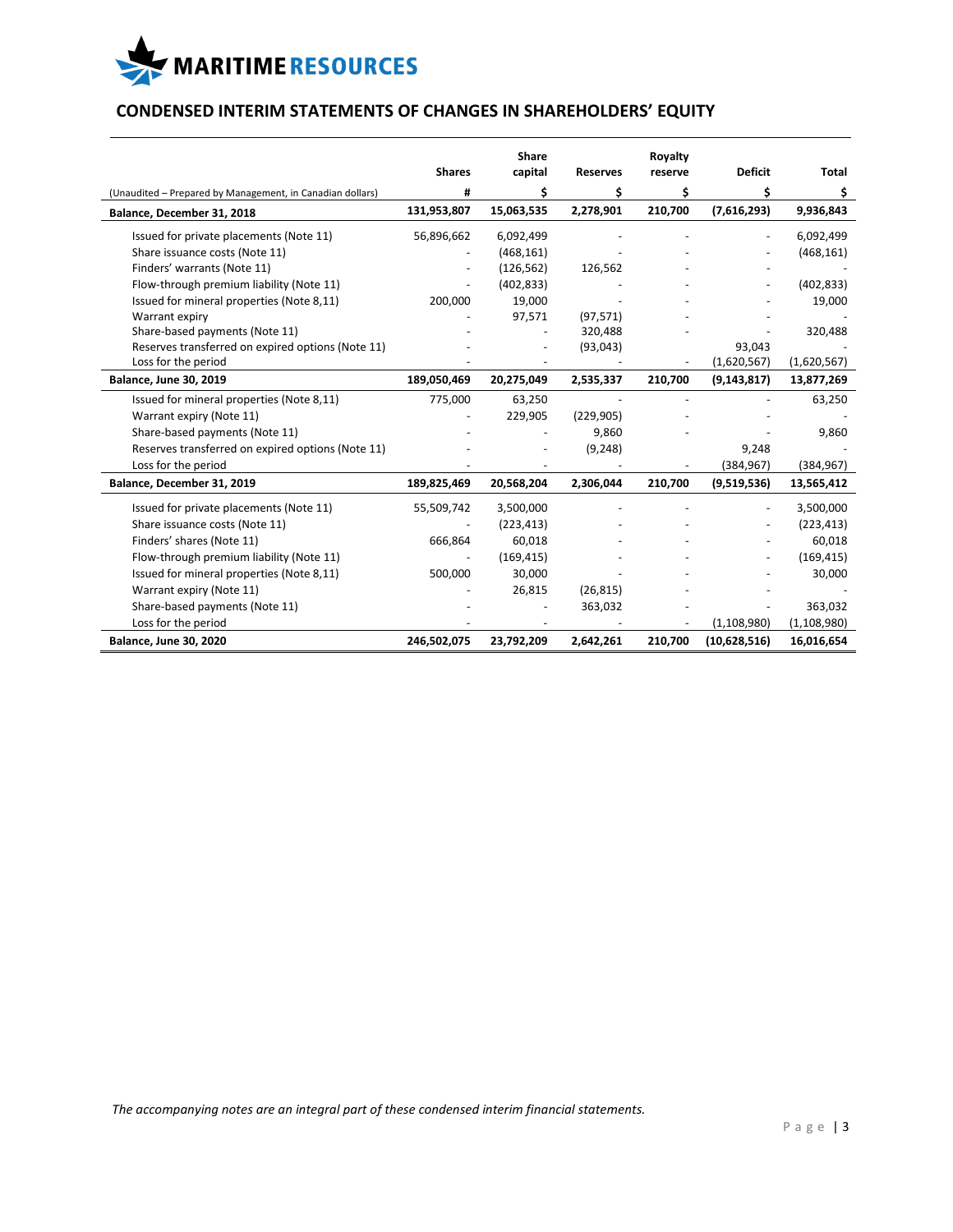

# **CONDENSED INTERIM STATEMENTS OF CASH FLOWS**

| For the six month periods ended June 30                                | 2020<br>\$    | 2019          |
|------------------------------------------------------------------------|---------------|---------------|
| (Unaudited - Prepared by Management, in Canadian dollars)              |               | \$            |
| Cash flows from operating activities                                   |               |               |
| Loss for the period                                                    | (1, 108, 980) | (1,620,567)   |
| Items not involving cash:                                              |               |               |
| Share-based payment                                                    | 363,032       | 320,488       |
| Depreciation                                                           | 20,012        | 42,688        |
| Flow-through premium recovery                                          | (76, 265)     | (144, 545)    |
|                                                                        |               |               |
| Changes in non-cash working capital items:                             |               |               |
| (Increase) decrease in receivables                                     | 52,493        | (128, 392)    |
| (Increase) decrease in accrued interest receivable                     | (3,820)       |               |
| (Increase) decrease in prepaid expenses                                | 9,891         | (111,989)     |
| Increase (decrease) in accounts payable                                |               |               |
| and accrued liabilities                                                | (77, 859)     | 255,434       |
| Net cash provided by (used in) operating activities                    | (821, 496)    | (1, 386, 883) |
|                                                                        |               |               |
| Cash flows from investing activities                                   |               |               |
| Exploration and evaluation expenditures                                | (1, 215, 082) | (1, 175, 968) |
| Recoveries and grant                                                   | 82,800        | 65,250        |
| Net cash provided by (used in) investing activities                    | (1, 132, 282) | (1, 110, 718) |
| Cash flows from financing activities                                   |               |               |
| Proceeds from private placement                                        | 3,500,000     | 6,092,499     |
| Share issue costs                                                      | (163, 395)    | (468, 161)    |
| Repayment of lease liability                                           | (10, 362)     | (41, 416)     |
| Net cash provided by (used in) financing activities                    | 3,326,243     | 5,582,922     |
|                                                                        |               |               |
| Change in cash during the period                                       | 1,372,465     | 3,085,321     |
| Cash, beginning of the period                                          | 1,827,157     | 2,359,066     |
|                                                                        |               |               |
| Cash, end of the period                                                | 3,199,622     | 5,444,387     |
| <b>Supplemental disclosure</b>                                         |               |               |
| Cash paid for interest                                                 | 138           | 1,998         |
| Supplemental disclosure of non-cash financial and investing activities |               |               |
| Recognition of right of use asset and lease liability                  |               | 106,720       |
| Fair value of finders' shares                                          | 60,018        | 126,562       |
| Expiry of warrants                                                     | 26,815        | 97,571        |
| Exploration and evaluation assets included in accounts payable         | 240,840       | 235,052       |
| Flow-through share premium                                             | 169,415       | 402,833       |
| Shares issued for property                                             | 30,000        | 19,000        |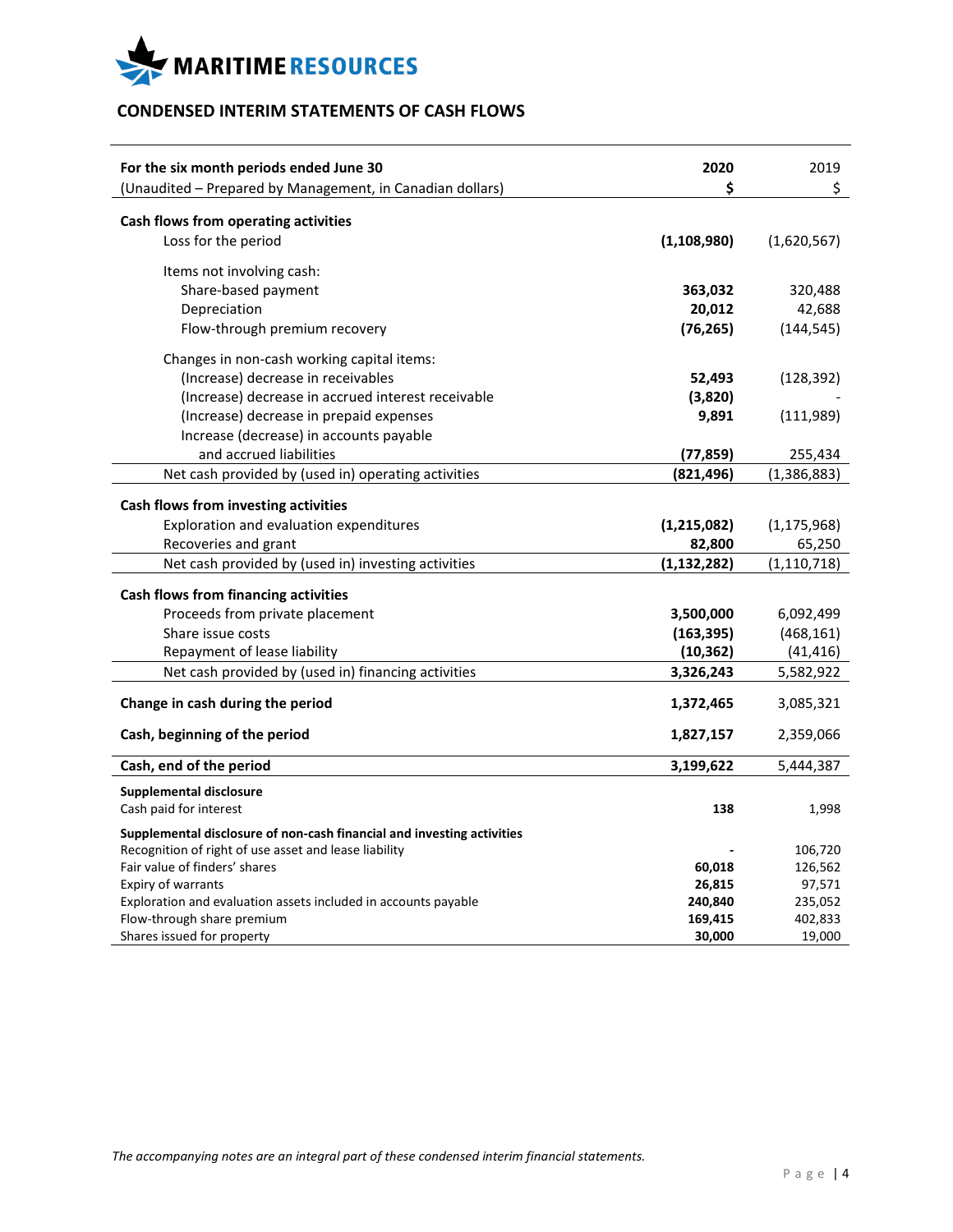

For the three and six month periods ended June 30, 2020 and 2019 *(Unaudited, expressed in Canadian dollars)*

## **1. NATURE OF OPERATIONS AND GOING CONCERN**

Maritime Resources Corp. (the "Company" or "Maritime") was incorporated under the Business Corporations Act (British Columbia) on May 14, 2007. Maritime is an exploration stage company focused on re-starting the past producing Hammerdown Gold Mine located near the Baie Verte mining district in Newfoundland and Labrador, Canada as well as exploration on its other properties in the region.

The Company's registered and records office is 3200 - 650 West Georgia Street, Vancouver, BC, Canada, V6B 4P7. The Company also has an office in Toronto at 1900 - 110 Yonge Street, Toronto, ON, Canada, M5C 1T4. The shares of the Company are traded on the TSX Venture Exchange ("TSX-V") under the symbol MAE.

As the Company is in the exploration stage, the recoverability of the costs incurred to date on exploration properties is dependent upon the existence of economically recoverable reserves, the ability of the Company to obtain the necessary financing to complete the exploration and development of its properties and upon future profitable production or proceeds from the disposition of the properties and deferred exploration expenditures. In March 2020 the World Health Organization declared coronavirus COVID-19 a global pandemic. This contagious disease outbreak, which has continued to spread, and any related adverse public health developments, has adversely affected workforces, economies and financial markets globally, potentially leading to an economic downturn or recessionary conditions. This outbreak could decrease future access to capital market financing, negatively impact our business and financial position. It is not possible for us to predict the duration or magnitude of the adverse results of the outbreak and its effects on our business or financial position at this time.

These financial statements have been prepared by management in accordance with International Financial Reporting Standards ("IFRS") applicable to a going concern, which assumes that the Company will be able to realize its assets and discharge its liabilities in the normal course of business for the foreseeable future. The Company has incurred ongoing losses. The continuing operations of the Company are dependent upon its ability to continue to raise adequate financing and to commence profitable operations in the future and repay its liabilities arising from normal business operations as they become due. Although it has been successful in raising financing in the past, there is no assurance it will be able to do so in the future. The Company estimates that, with its most recent financing, it has sufficient working capital to continue as a going concern beyond one year.

These financial statements do not include any adjustments relating to the recoverability and classification of recorded asset amounts and classification of liabilities that might be necessary should the Company be unable to continue in existence. Such adjustments could be material.

# **2. STATEMENT OF COMPLIANCE AND BASIS OF PRESENTATION**

These condensed interim financial statements, including comparatives, have been prepared in accordance with International Accounting Standards ("IAS") 34, "Interim Financial Reporting", as issued by the International Accounting Standards Board ("IASB"), on a basis consistent with accounting policies disclosed in the audited financial statements for the fiscal year ended December 31, 2019, and should be read in conjunction with the most recently issued audited financial statements, which include information necessary or useful to understanding the Company's business and financial statement presentation. In particular, the Company's significant accounting policies which were presented in Note 3 to the Financial Statements for the year ended December 31, 2019 have been consistently applied in the preparation of the Company's interim financial statements, except as noted below under Leases.

The condensed interim financial statements have been prepared using the historical cost basis, except for financial instruments which are stated at fair value and have been prepared using the accrual basis of accounting except for cash flow information. All dollar amounts presented are in Canadian dollars unless otherwise specified. The condensed interim consolidated financial statements are presented in Canadian dollars unless otherwise noted.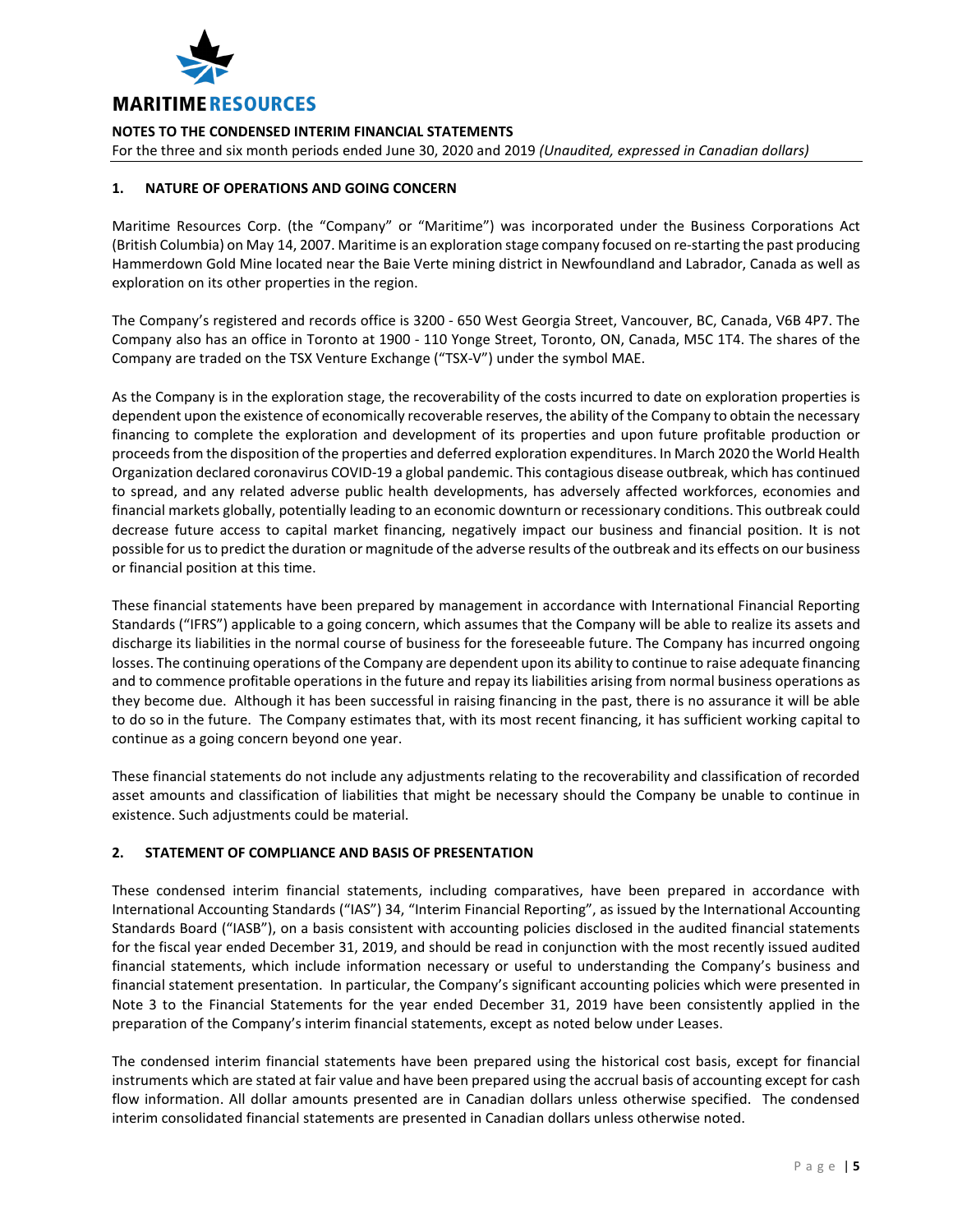

For the three and six month periods ended June 30, 2020 and 2019 *(Unaudited, expressed in Canadian dollars)*

These condensed interim financial statements were authorized for issue by the Board of Directors on August 27, 2020.

## **3. SIGNIFICANT ACCOUNTING POLICIES**

#### **Use of estimates and judgments**

The preparation of financial statements in conformity with IFRS requires management to make judgments, estimates and assumptions that affect the application of policies and reported amounts of assets and liabilities, and revenue and expenses. The estimates and associated assumptions are based on historical experience and various other factors that are believed to be reasonable under the circumstances, the results of which form the basis of making the judgments about carrying values of assets and liabilities that are not readily apparent from other sources. Actual results may differ from these estimates.

The estimates and underlying assumptions are reviewed on an ongoing basis. Revisions to accounting estimates are recognized in the period in which the estimate is revised if the revision affects only that period or in the period of the revision and further periods if the review affects both current and future periods.

Critical judgments exercised in the application of accounting policies and estimates having the most significant effects on the amounts recognized in the financial statements are as follows:

*Economic recoverability and profitability of future economic benefits of exploration and evaluation assets* – Management has determined that exploration, evaluation and related costs incurred which were capitalized may have future economic benefits and may be economically recoverable. Management uses several criteria in its assessments of economic recoverability and probability of future economic benefits, including geological and other technical information, a history of conversion of mineral deposits with similar characteristics to its properties, evaluation of permitting and environmental issues and other such factors.

*Royalty reserve* - Royalty reserve includes proceeds received from royalty units, repayable from future production. As future production is not determinable, the royalty units have been classified as capital in nature.

*Going concern* - The Company assesses its ability to continue as a going concern at each period end. In assessing whether the going concern assumption is appropriate, management takes into account all available information about the future, which is at least twelve months from the end of the reporting period and include a detailed analysis of the Company's projected estimated capital and operating expenses and estimated financing requirements and abilities (see Note 1).

The most significant accounts that require estimates as the basis for determining the stated amounts include the following:

*Valuation of share-based payments, broker compensation and finders' warrants* – The Company uses the Black-Scholes Option Pricing Model for valuation of share-based payments, agent compensation and finders' warrants, which requires the input of subjective assumptions including expected price volatility, interest rate, and forfeiture rate. Changes in the input assumptions can materially affect the fair value estimate and the Company's results and equity reserves. The resulting value calculated is not necessarily the value that the holder of the option could receive in an arm's length transaction, given that there is no market for the options and they are not transferable.

*Income taxes* – In assessing the probability of realizing deferred tax assets, management makes estimates related to expectation of future taxable income, applicable tax opportunities, expected timing of reversals of existing temporary differences and the likelihood that the tax position taken will be sustained upon examination by applicable tax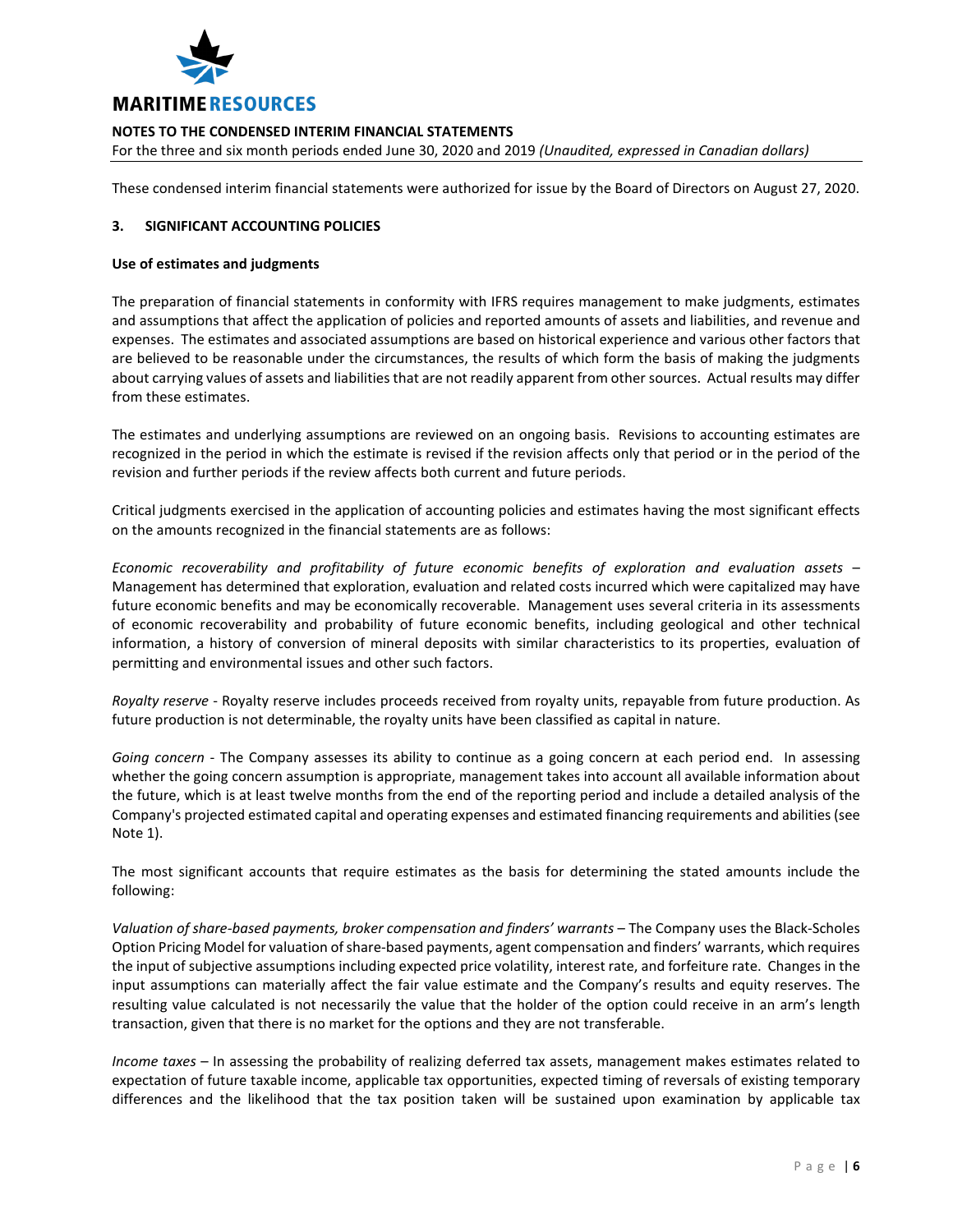

For the three and six month periods ended June 30, 2020 and 2019 *(Unaudited, expressed in Canadian dollars)*

authorities. In making its assessments, management gives additional weight to positive and negative evidence that can be objectively verified.

While management believes that these estimates are reasonable, actual results could differ from those estimates and could impact future results of operation and cash flows.

#### **4. CASH**

|                                                      | June 30, 2020 | December 31, 2019 |
|------------------------------------------------------|---------------|-------------------|
|                                                      |               |                   |
| Cash                                                 | 99.622        | 82,157            |
| Guaranteed Investment Certificate - Fully redeemable | 3,100,000     | 1,745,000         |
|                                                      | 3,199,622     | 1,827,157         |

## **5. RECEIVABLES**

|                             | June 30, 2020 | December 31, 2019 |
|-----------------------------|---------------|-------------------|
|                             |               |                   |
| Input sales tax recoverable | 108,810       | 137,208           |
| Interest receivable         | 3,820         | 24,095            |
| Other receivables           | 243           | 243               |
|                             | 112.873       | 161,546           |

## **6. PREPAID EXPENSES AND DEPOSITS**

|                  | June 30, 2020 | December 31, 2019 |
|------------------|---------------|-------------------|
|                  |               |                   |
| Prepaid expenses | 3,863         | 15,454            |
| <b>Deposits</b>  | 106,445       | 104,745           |
|                  | 110,308       | 120,199           |

## **7. PROPERTY AND EQUIPMENT**

|                                                        | <b>Right of use asset</b> | <b>Vehicles</b> | <b>Total</b> |
|--------------------------------------------------------|---------------------------|-----------------|--------------|
|                                                        |                           |                 |              |
| Net book value - December 31, 2018                     | -                         |                 |              |
| <b>Additions</b>                                       | 106,720                   | 30.451          | 137,171      |
| Less: Reduction in value due to reduced lease payments | (32,036)                  |                 | (32,036)     |
| Depreciation                                           | (59, 747)                 | (4,229)         | (63, 976)    |
| Net book value - December 31, 2019                     | 14,937                    | 26,222          | 41,159       |
| Depreciation                                           | (14, 937)                 | (5,075)         | (20, 012)    |
| Net book value - June 30, 2020                         |                           | 21.147          | 21.147       |

During the year ended December 31, 2019, there was a reduction in the monthly lease payments relating to the Company's right of use ("ROU") asset and related lease liability. As a result, the ROU asset value was reduced by \$32,036. Also during the year ended December 31, 2019, the Company purchased two vehicles for use at its exploration properties.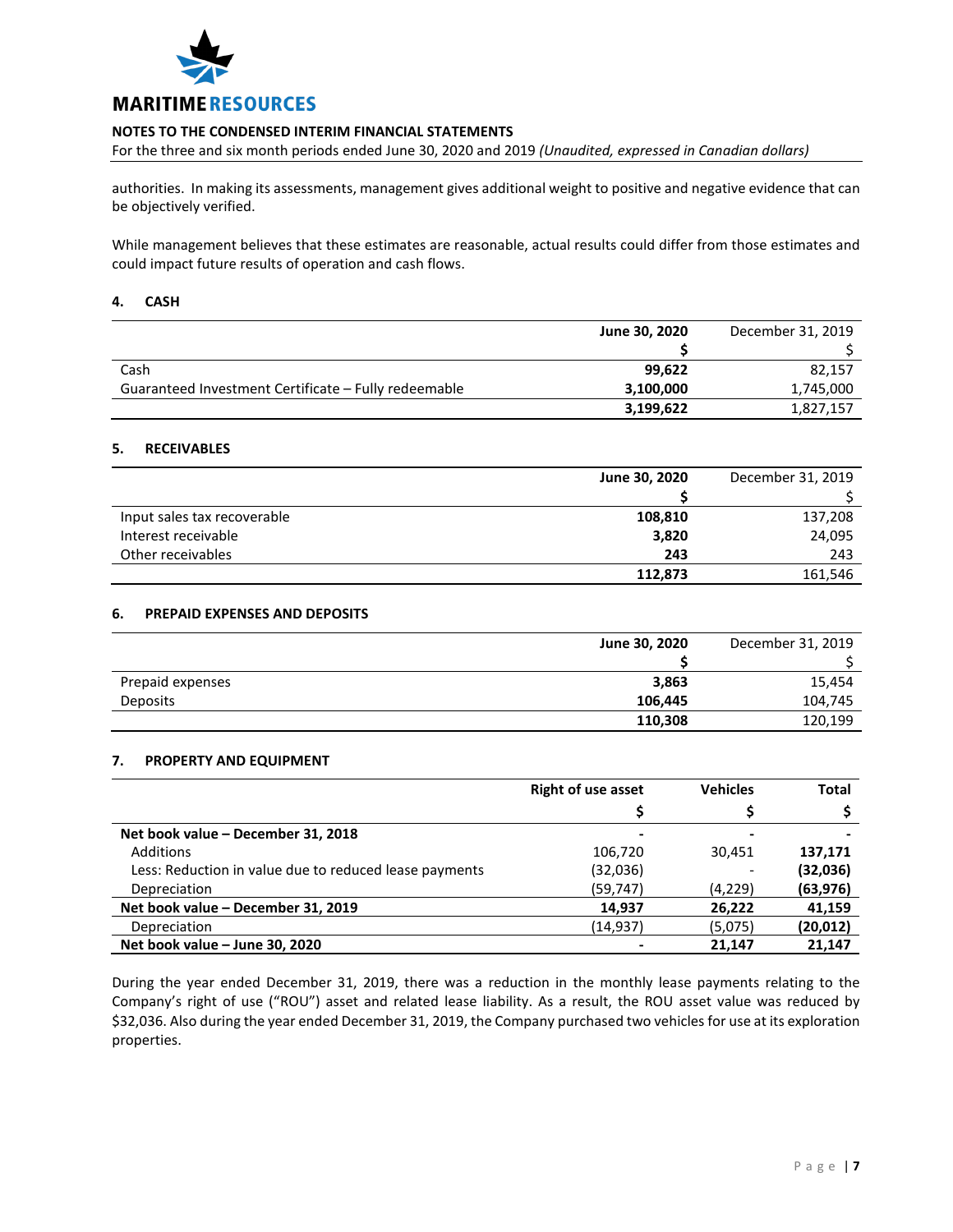

For the three and six month periods ended June 30, 2020 and 2019 *(Unaudited, expressed in Canadian dollars)*

## **8. EXPLORATION AND EVALUATION ASSETS**

#### **Green Bay**

The Company's Green Bay property, located in Newfoundland and Labrador, Canada hosts the past producing Hammerdown gold mine, as well as the Orion deposit and the Lochinvar deposits. The property is subject to a 2% net smelter return ("NSR") royalty on future production from the property with the exception of production from the Orion deposit.

On May 16, 2018, the Company entered into an option agreement with Inomin Mines to acquire certain mineral claims that extend the Hammerdown, Green Bay property. Pursuant to the terms of the agreement Maritime will earn 100% interest in the Inomin property by making the following payments and share issuances over a 3-year period under the following schedule:

|                    | Cash          | <b>Common shares</b> |
|--------------------|---------------|----------------------|
|                    |               | #                    |
| Upon approval      | 25,000 (paid) | 500,000 (issued)     |
| September 17, 2019 | 50,000 (paid) | 500,000 (issued)     |
| September 17, 2020 | 100,000       | 500,000              |
| September 17, 2021 | 125,000       | 500,000              |
|                    | 300,000       | 2,000,000            |

The Inomin property is subject to a 1.0 % NSR of which 100% can be purchased for \$500,000. The project also has an underlying NSR of 2.5% of which 1.5% can be purchased for \$1,000,000.

On January 22, 2020, the Company entered into an option agreement to earn a 100% interest in the Sprucy Pond property, which is contiguous to the Hammerdown project, under the following terms:

|                | Cash          | <b>Common shares</b> |
|----------------|---------------|----------------------|
|                |               | #                    |
| Upon approval  | 10,000 (paid) | 250,000 (issued)     |
| March 10, 2021 | 20,000        | 250,000              |
| March 10, 2022 | 30,000        | 250,000              |
|                | 60,000        | 750,000              |

The Sprucy Pond property is subject to a 1.0 % NSR of which 50% can be purchased for \$500,000.

## **Whisker Valley**

On February 27, 2017, the Company entered into an agreement to acquire a 100% interest in the Whisker Valley property in the Baie Verte mining district of Newfoundland and Labrador, Canada, under the following terms:

|                | Cash          | <b>Common shares</b> |
|----------------|---------------|----------------------|
|                |               | #                    |
| Upon approval  | 25,000 (paid) | 100,000 (issued)     |
| March 22, 2018 | 20,000 (paid) | 150,000 (issued)     |
| March 22, 2019 | 30,000 (paid) | 200,000 (issued)     |
| March 22, 2020 | 50,000 (paid) | 250,000 (issued)     |
| March 22, 2021 | 75,000        | 300,000              |
| March 22, 2022 | 100,000       | 500,000              |
|                | 300,000       | 1,500,000            |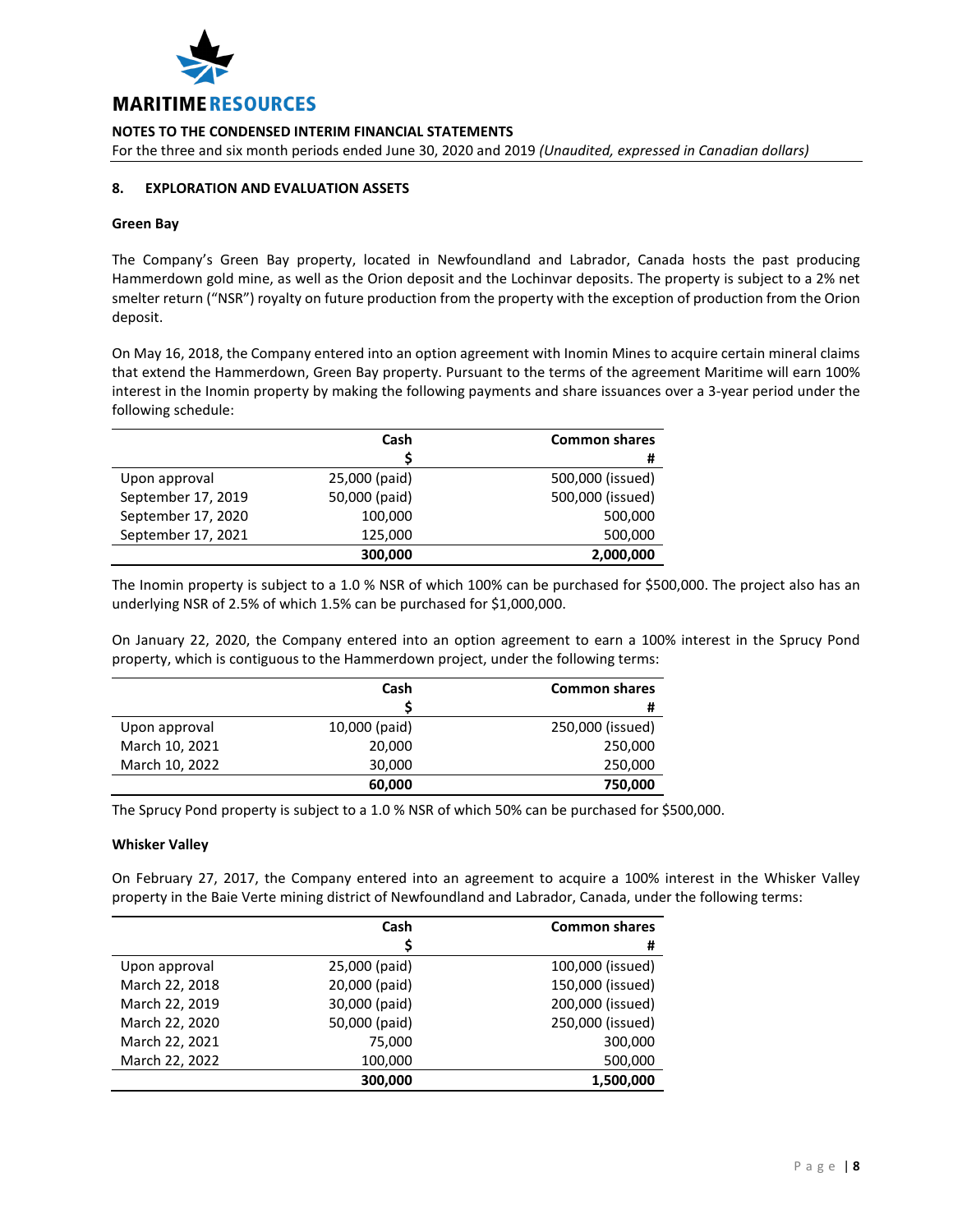

For the three and six month periods ended June 30, 2020 and 2019 *(Unaudited, expressed in Canadian dollars)*

The Company is required to make an additional payment to the optionors of \$50,000 on each of the first, second and third anniversary upon full exercise of its option having issued all of the payments and shares and incurred all of the expenditures. The property is subject to a 2.5 % NSR, of which 1% can be purchased for \$1,000,000 on or before the end of the second anniversary of commencement of commercial production.

On December 1, 2017, the Company also added to the Whisker Valley project by entering into an option agreement to acquire 100% interest in the Strugglers Pond property in Newfoundland and Labrador, Canada (contiguous to Whisker Valley), under the following terms:

|                   | Cash          | <b>Common shares</b> |
|-------------------|---------------|----------------------|
|                   |               | #                    |
| Upon approval     | 2,000 (paid)  | 10,000 (issued)      |
| December 27, 2018 | 3,000 (paid)  | 15,000 (issued)      |
| December 27, 2019 | 10,000 (paid) | 25,000 (issued)      |
| December 27, 2020 | 15,000        | 50,000               |
|                   | 30,000        | 100,000              |

The Company exercised its option in full to acquire 100% interest in the El Strato property in Newfoundland and Labrador, Canada (contiguous to Whisker Valley) under the following terms:

|                   | Cash          | <b>Common shares</b> |
|-------------------|---------------|----------------------|
|                   |               | #                    |
| Upon approval     | 5,000 (paid)  | 250,000 (issued)     |
| November 23, 2018 | 10,000 (paid) | 250,000 (issued)     |
| November 23, 2019 | 25,000 (paid) | 250,000 (issued)     |
|                   | 40,000        | 750,000              |

The Strugglers Pond and El Strato properties are subject to separate 2% NSR royalties, of which 1% can be purchased for \$1,000,000 on or before the end of the second anniversary of commercial production.

## **Gull Ridge**

In January 2019, the Company acquired the new Gull Ridge property claims by staking.

Expenditures incurred on the Company's Green Bay, Whisker Valley and Gull Ridge properties, follow:

|                              | Green Bay  | <b>Whisker Valley</b> | <b>Gull Ridge</b> | <b>Total</b> |
|------------------------------|------------|-----------------------|-------------------|--------------|
|                              |            |                       |                   |              |
| Balance, December 31, 2018   | 7,154,416  | 586,428               |                   | 7,740,844    |
| Acquisition costs - cash     | 50,765     | 80,320                | 3,870             | 134,955      |
| Acquisition costs - shares   | 42,500     | 39,750                |                   | 82,250       |
| <b>Exploration expenses:</b> |            |                       |                   |              |
| Drilling and assaying        | 851,326    | 141,910               | 7.329             | 1,000,565    |
| Geology                      | 710,573    | 773,197               | 32,570            | 1,516,340    |
| Property                     | 52,257     |                       |                   | 52,257       |
| Geophysics                   | 217,863    | 65,765                | 25,238            | 308,866      |
| Pre-feasibility study update | 1,155,555  |                       |                   | 1,155,555    |
|                              | 3,080,839  | 1,100,942             | 69,007            | 4,250,788    |
| Less: Recoveries and grants  | (65,250)   |                       |                   | (65, 250)    |
| Net additions                | 3,015,589  | 1,100,942             | 69,007            | 4,185,538    |
| Balance, December 31, 2019   | 10,170,005 | 1,687,370             | 69,007            | 11,926,382   |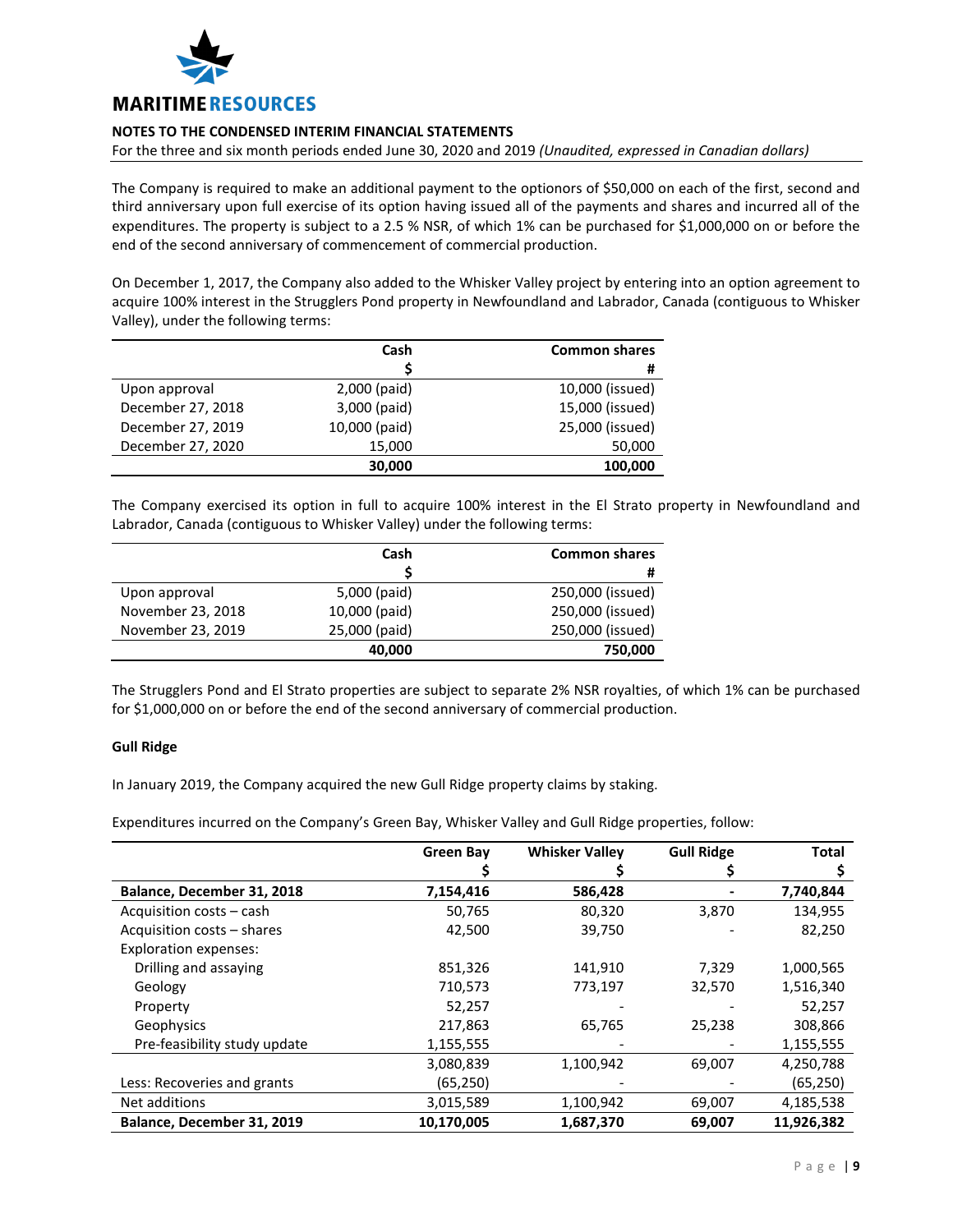

For the three and six month periods ended June 30, 2020 and 2019 *(Unaudited, expressed in Canadian dollars)*

|                               | <b>Green Bay</b> | <b>Whisker Valley</b> | <b>Gull Ridge</b> | <b>Total</b> |
|-------------------------------|------------------|-----------------------|-------------------|--------------|
|                               |                  |                       |                   |              |
| Acquisition costs – cash      | 10,000           | 50,000                |                   | 60,000       |
| Acquisition costs - shares    | 16,250           | 13,750                |                   | 30,000       |
| <b>Exploration expenses:</b>  |                  |                       |                   |              |
| Drilling and assaying         | 255,139          |                       |                   | 255,139      |
| Geology                       | 314,896          | 86.096                |                   | 400,992      |
| Property                      |                  | 850                   |                   | 850          |
| Pre-feasibility study update  | 691,299          |                       |                   | 691,299      |
|                               | 1,287,584        | 150,696               |                   | 1,438,280    |
| Less: Recoveries and grants   | (82, 800)        |                       |                   | (82, 800)    |
| Net additions                 | 1,204,784        | 150.696               |                   | 1,355,480    |
| <b>Balance, June 30, 2020</b> | 11,374,789       | 1,838,066             | 69,007            | 13,281,862   |

During the six month period ended June 30, 2020, the Company received \$82,800 (2019 - \$65,250) pursuant to an application made with the Government of Newfoundland and Labrador in respect of the Newfoundland and Labrador Mineral Incentive Junior Exploration Assistance Program (JEAP) grant for exploration conducted during 2019 and 2018, respectively.

On March 12, 2020, the Company entered into a non-binding letter of intent (the "LOI") with Rambler Metals and Mining Canada Ltd., a wholly-owned subsidiary of Rambler Metals and Mining Limited ("Rambler"). The LOI includes an exclusivity period of twelve months to evaluate Rambler's Nugget Pond Gold Plant for the purpose of processing feed from the Hammerdown gold project and to complete a feasibility study with the option to negotiate a purchase agreement during that time. In consideration Maritime advanced a deposit of \$200,000 to Rambler.

## **9. ACCOUNTS PAYABLE AND ACCRUED LIABILITIES**

|                                  | June 30, 2020 | December 31, 2019 |
|----------------------------------|---------------|-------------------|
|                                  |               |                   |
| Accounts payable                 | 503,380       | 364,396           |
| <b>Accrued liabilities</b>       | 47.529        | 71.174            |
| Due to related parties (Note 12) | 17.500        | 17,500            |
|                                  | 568,409       | 453,070           |

## **10. LEASE LIABILITY**

|                                                            | Lease liability |
|------------------------------------------------------------|-----------------|
|                                                            |                 |
| Balance - December 31, 2018                                |                 |
| Lease liability recognized as of January 1, 2019           | 106,720         |
| Reduced lease liability due to reduction in lease payments | (32,036)        |
| Lease payments during the period                           | (67, 500)       |
| Interest expense on lease liability                        | 3,178           |
| Balance - December 31, 2019                                | 10,362          |
| Lease payments during the period                           | (10,500)        |
| Interest expense on lease liability                        | 138             |
| Balance - June 30, 2020                                    |                 |

As at March 31, 2020, the Company's office lease was terminated and there are no further obligations under the lease.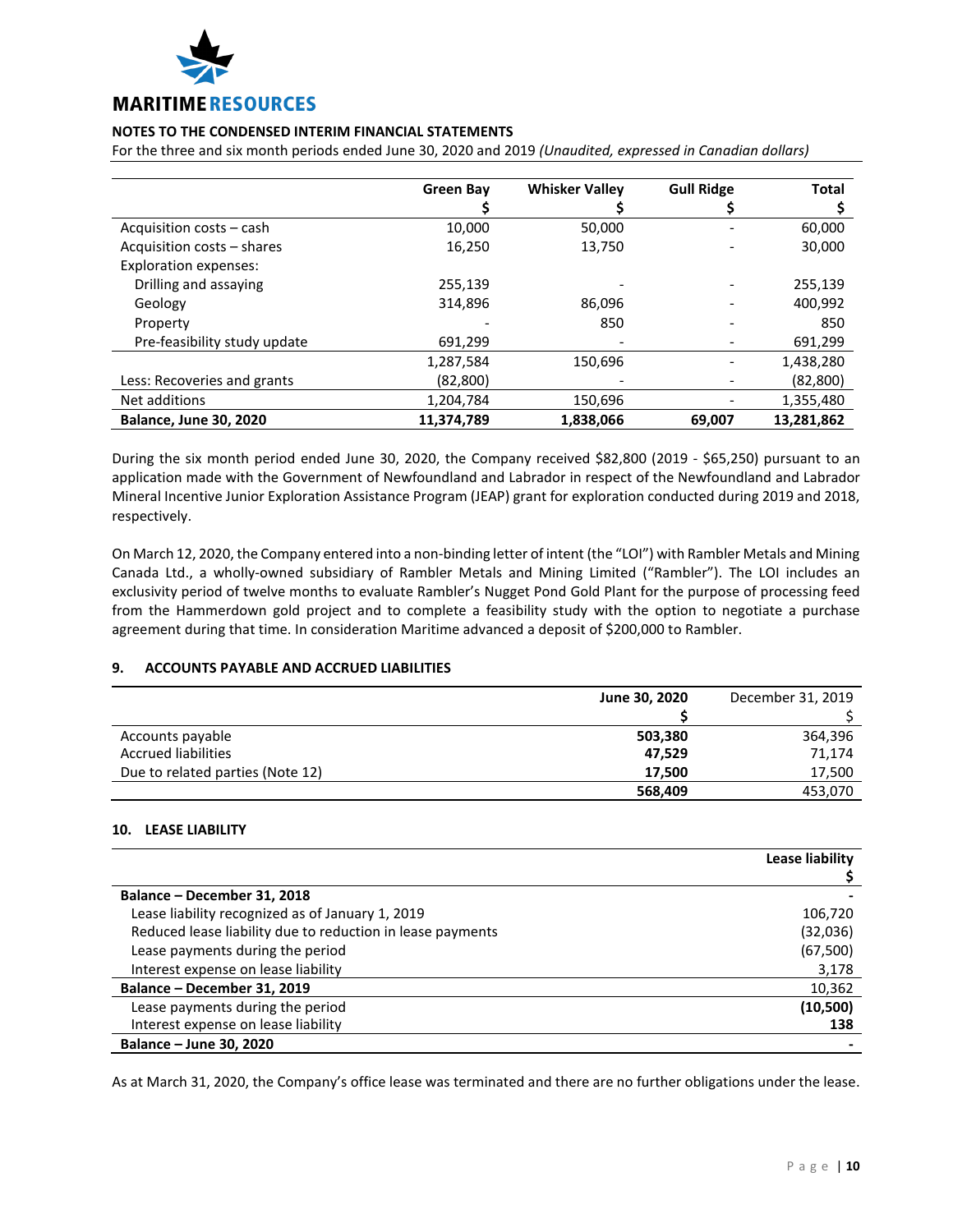

For the three and six month periods ended June 30, 2020 and 2019 *(Unaudited, expressed in Canadian dollars)*

During the six month period ended June 30, 2020, the Company incurred operating lease costs of \$32,573 (2019 – \$21,750) for an office lease not included in lease liabilities. During the year ended December 31, 2019, there was a reduction in monthly lease payments and accordingly the lease liability was reduced by \$32,036.

## **11. SHARE CAPITAL**

## **Authorized**

Unlimited number of common shares without par value.

## **Issued**

## *During the six month period ended June 30, 2020*

## Private Placements

Pursuant to a non-brokered private placement on May 14, 2020, the Company issued 21,626,666 common shares ("Common Shares") at a price if \$0.06 per Common Share and 33,883,076 flow-through common shares ("FT Shares") at a price of \$0.065 per FT Share for gross proceeds of \$3,500,000. The flow-through shares were issued at a premium of \$169,415. Pursuant to the Company incurring eligible flow-through expenditures, the flowthrough premium liability has been reduced to \$140,749 and \$28,667 was recognized into income during the three and six month period ended June 30, 2020, respectively.

In connection with this private placement, the Company paid aggregate finders' and advisory fees up to 5% in cash of the gross sales of Common Shares and FT Shares. An aggregate of 666,864 Common Shares were issued to SCP as commission, fair valued at \$60,018. The cash finders' and advisory fees amounted to an aggregate of \$94,518, including \$28,069 to DGMP, \$16,449 to CG, \$15,000 to EDE Asset Management and \$35,050 to Laurentian Bank Securities Inc. Legal, regulatory and other cash costs associated with the private placement totalled \$68,877.

## Exploration and evaluation assets (Note 8)

- The Company issued 250,000 common shares valued at \$16,250 in connection with the Sprucy Pond property.
- The Company issued 250,000 common shares valued at \$13,750 in connection with the Whisker Valley property.

# *During the year ended December 31, 2019*

## Private Placements

 Pursuant to a non-brokered private placement on April 24, 2019, the Company issued 36,755,000 units ("Units") at a price if \$0.10 per Unit and 20,141,662 flow-through units ("FT Units") at a price of \$0.12 per FT Unit for gross proceeds of \$6,092,500. Each Unit consisted of one common share and one-half of one transferable common share purchase warrant ("Warrant"). Each whole Warrant entitles the holder to acquire one common share of the Company at a price of \$0.15 per common share for a period of 24 months following the closing date of the Offering (the "NFT Warrants"). Each FT Unit consisted of one common flow-through share and one half of one transferable common share purchase warrant ("FT Warrant"). Each whole FT Warrant entitles the holder to acquire one non flow-through common share of the Company at a price of \$0.15 per common share for a period of 24 months following the closing date of the Offering (the "FT Warrants"). The flow-through shares were issued at a premium of \$402,833. Pursuant to the Company incurring eligible flow-through expenditures, the flow-through premium liability has been reduced to \$nil and the remaining \$15,612 was recognized into income during the three month period ended June 30, 2020.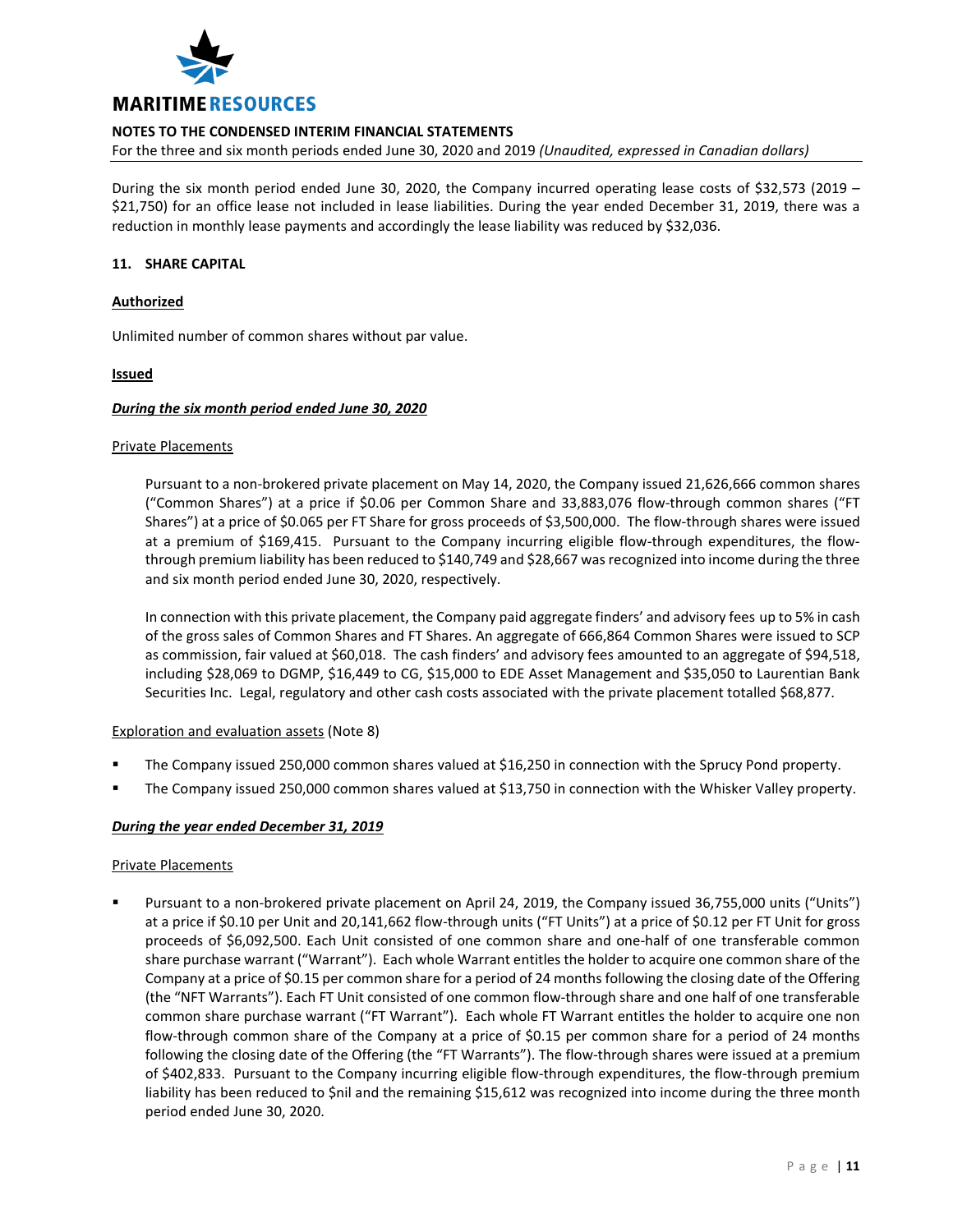

For the three and six month periods ended June 30, 2020 and 2019 *(Unaudited, expressed in Canadian dollars)*

In connection with this private placement, the Company paid aggregate finders' and advisory fees of \$412,909 and 3,863,294 finders' warrants valued at \$126,562. The fair value attributed to the finders' warrants was determined using the Black-Scholes valuation model using the following assumptions: Risk free interest rate of 1.63%, expected life of two years, and volatility rate of 80.56%. Each finders' warrant entitles the holder to purchase one common share of the Company at a price of \$0.15 per finders' warrant share for a period of 24 months following the closing date of the Offering.

| Flow-through premium liability               |            |
|----------------------------------------------|------------|
| Balance - December 31, 2018                  | 128,738    |
| Flow-through premium liability additions     | 402,833    |
| Settlement of flow-through premium to income | (483, 972) |
| Balance - December 31, 2019                  | 47,599     |
| Flow-through premium liability additions     | 169,415    |
| Settlement of flow-through premium to income | (76,265)   |
| Balance - June 30, 2020                      | 140,749    |

Exploration and evaluation assets (Note 8)

- The Company issued 200,000 common shares valued at \$19,000 in connection with the Whisker Valley property.
- The Company issued 500,000 common shares valued at \$42,500 in connection with the Inomin property.
- The Company issued 250,000 common shares, valued at \$18,750, in connection with the El Strato property.
- The Company issued 25,000 common shares, valued at \$2,000, in connection with the Strugglers Pond property.

## **Royalty units**

During fiscal 2016 the Company issued Royalty Units with a price of \$0.01 per Royalty Unit, and, subject to written consent of the Company, may be assigned or transferred in their entirety only. The proceeds of \$210,700 received in relation to the Royalty Units has been recorded as a Royalty Reserve within Equity.

Royalty Units will return 100% of the original investment made by the purchasers and is to be paid out of production from the Company's Green Bay project ("Project"). The likelihood of the Project going into production cannot be determined at this time. Total royalties payable from the Royalty Units ("Royalty Payment") are capped at \$3,440,500 being the price for which the Equity Units (comprised of common shares and common share warrants) and Royalty Units were purchased. Royalty Payments will be made annually beginning on the first anniversary of the date of commencement of commercial production for the Project. Royalty Payments will be funded solely from 10% of annual net cash flow from the Project, with net cash flow representing net production revenues realized from the Project after deduction of all Project operating and debt servicing costs. At the option of the Company, Royalty Payments will be paid either in cash or in gold.

# **Stock options**

The Company has a "rolling" stock option plan for its directors, officers, employees and consultants. The terms of the plan provide for options to be granted to a maximum of 10% of the issued and outstanding common shares of the Company at the time of grant of the stock options, subject to receipt of annual shareholder approval. The exercise price of each option shall not be less than the minimum price permitted by the policies of the TSX-V, and the options may be granted for a maximum term of ten years from the date of grant. The Company records the fair value of all options granted using the Black-Scholes model as share-based payment expense over the vesting period of the options. Vesting terms are determined by the Board of Directors.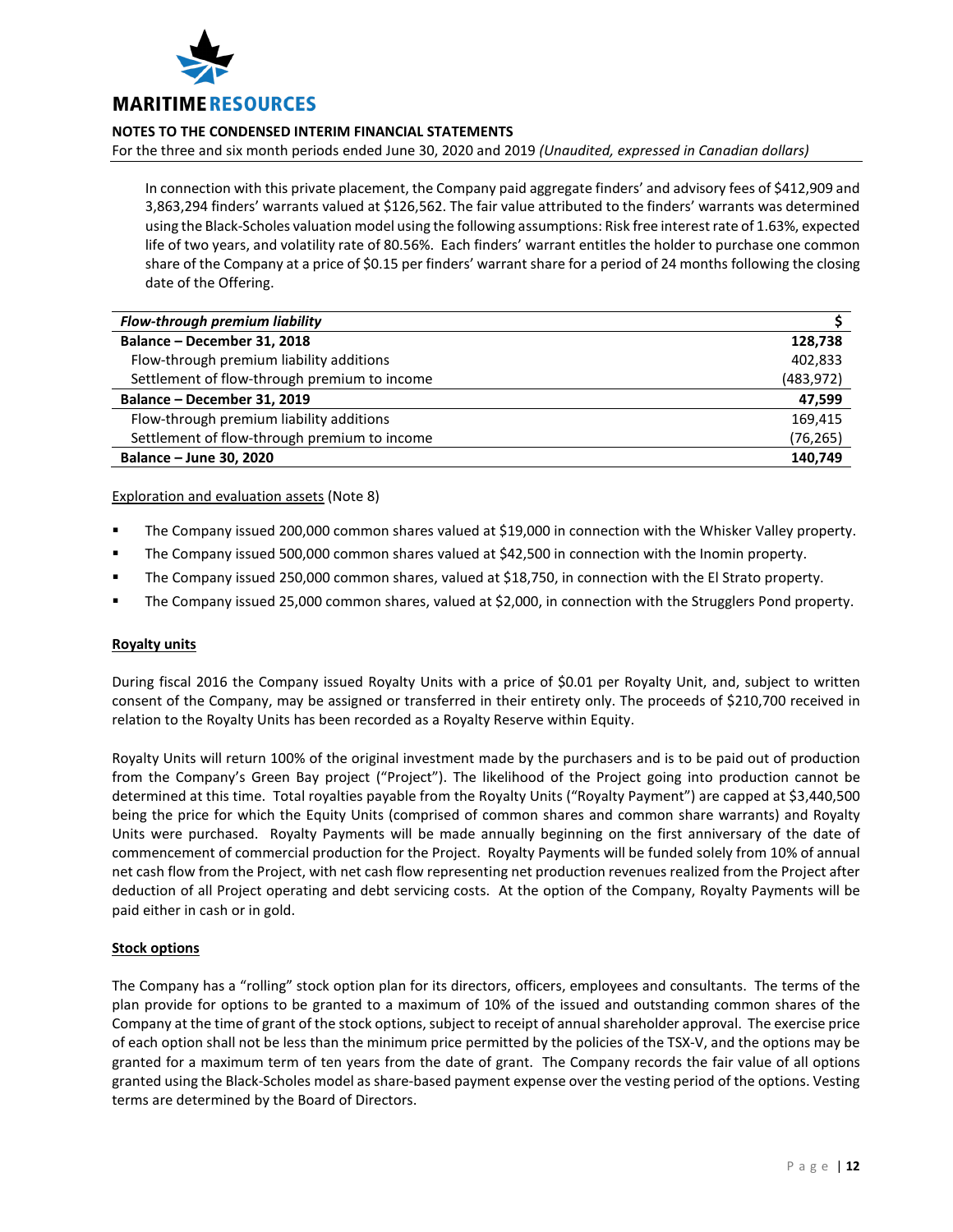

For the three and six month periods ended June 30, 2020 and 2019 *(Unaudited, expressed in Canadian dollars)*

A summary of the Company's stock options as at and during the six month period ended June 30, 2020 and year ended December 31, 2019 follows:

|                                     | June 30, 2020      |                 | December 31, 2019 |          |
|-------------------------------------|--------------------|-----------------|-------------------|----------|
|                                     |                    | Weighted        |                   | Weighted |
|                                     |                    | Average         |                   | Average  |
|                                     | <b>Options</b>     | <b>Exercise</b> | Options           | Exercise |
|                                     | <b>Outstanding</b> | <b>Price</b>    | Outstanding       | Price    |
|                                     | #                  |                 | #                 |          |
| <b>Balance, beginning of period</b> | 16,840,000         | 0.13            | 12,485,000        | 0.15     |
| Granted                             | 6,000,000          | 0.09            | 4,850,000         | 0.10     |
| Expired/cancelled                   | (50,000)           | 0.10            | (495,000)         | 0.25     |
| <b>Balance, end of period</b>       | 22,790,000         | 0.12            | 16,840,000        | 0.13     |

During the six month period ended June 30, 2020, the Company granted 6,000,000 (December 31, 2019 – 4,850,000) stock options to directors, officers, consultants and employees of the Company, of which 5,650,000 (December 31, 2019 – 4,650,000) vest immediately and 87,500 will vest every three months, for one year, beginning three months from the date of grant, totaling 350,000 (December 31, 2019 – 200,000). The fair value of the stock options granted as determined by the Black-Scholes pricing model was \$383,852 (December 31, 2019 – \$332,743) or \$0.06 (December 31, 2019 – \$0.07) per option. Share based payments recognized during the six months ended June 30, 2020 of \$360,637 (2019 – \$320,488). During the six month period ended June 30, 2020, 50,000 (December 31, 2019 – 495,000) stock options were forfeited, cancelled or expired resulting in a reversal of \$nil (December 31, 2019 – \$102,291) from reserves to deficit. The total fair value of unvested options that will be recognized in the statement of loss in future periods amounts to \$23,215 at June 30, 2020 (December 31, 2019 – \$2,395).

The Company has estimated the forfeiture rate to be nil%. Expected volatility was determined based on the historical movements in the closing price of the Company's shares for a length of time to the expected life of each option. The weighted-average assumptions used for the Black-Scholes valuation of stock options granted during the six months ended June 30, 2020 were risk-free interest rate of 0.36%; expected life of options of 5 years and annualized volatility of 102.24% and during the year ended December 31, 2019 were risk-free interest rate of 1.33%; expected life of options of 5 years and annualized volatility of 106.96%.

| <b>Options</b> | <b>Options</b> | <b>Exercise</b> | Remaining               |               |
|----------------|----------------|-----------------|-------------------------|---------------|
| Outstanding    | Exercisable    | <b>Price</b>    | <b>Contractual Life</b> | <b>Expiry</b> |
| #              | #              |                 | years                   |               |
| 1,685,000      | 1,685,000      | 0.15            | 0.37                    | 13-Nov-20     |
| 2,300,000      | 2,300,000      | 0.25            | 1.08                    | 29-Jul-21     |
| 200,000        | 200,000        | 0.15            | 1.82                    | 26-Apr-22     |
| 500,000        | 500,000        | 0.10            | 2.43                    | 04-Dec-22     |
| 2,500,000      | 2,500,000      | 0.10            | 2.46                    | 15-Dec-22     |
| 4,805,000      | 4,805,000      | 0.11            | 3.44                    | $6$ -Dec-23   |
| 4,800,000      | 4,800,000      | 0.10            | 3.97                    | 18-Jun-24     |
| 5,650,000      | 5,650,000      | 0.085           | 4.89                    | 20-May-25     |
| 350,000        |                | 0.095           | 4.96                    | 16-Jun-25     |
| 22,790,000     | 22.440.000     | 0.12            | 3.30                    |               |

As at June 30, 2020, the Company had outstanding stock options, enabling the holders to acquire further common shares as follows:

Subsequent to June 30, 2020, 425,000 stock options were exercised and 200,000 stock options were cancelled.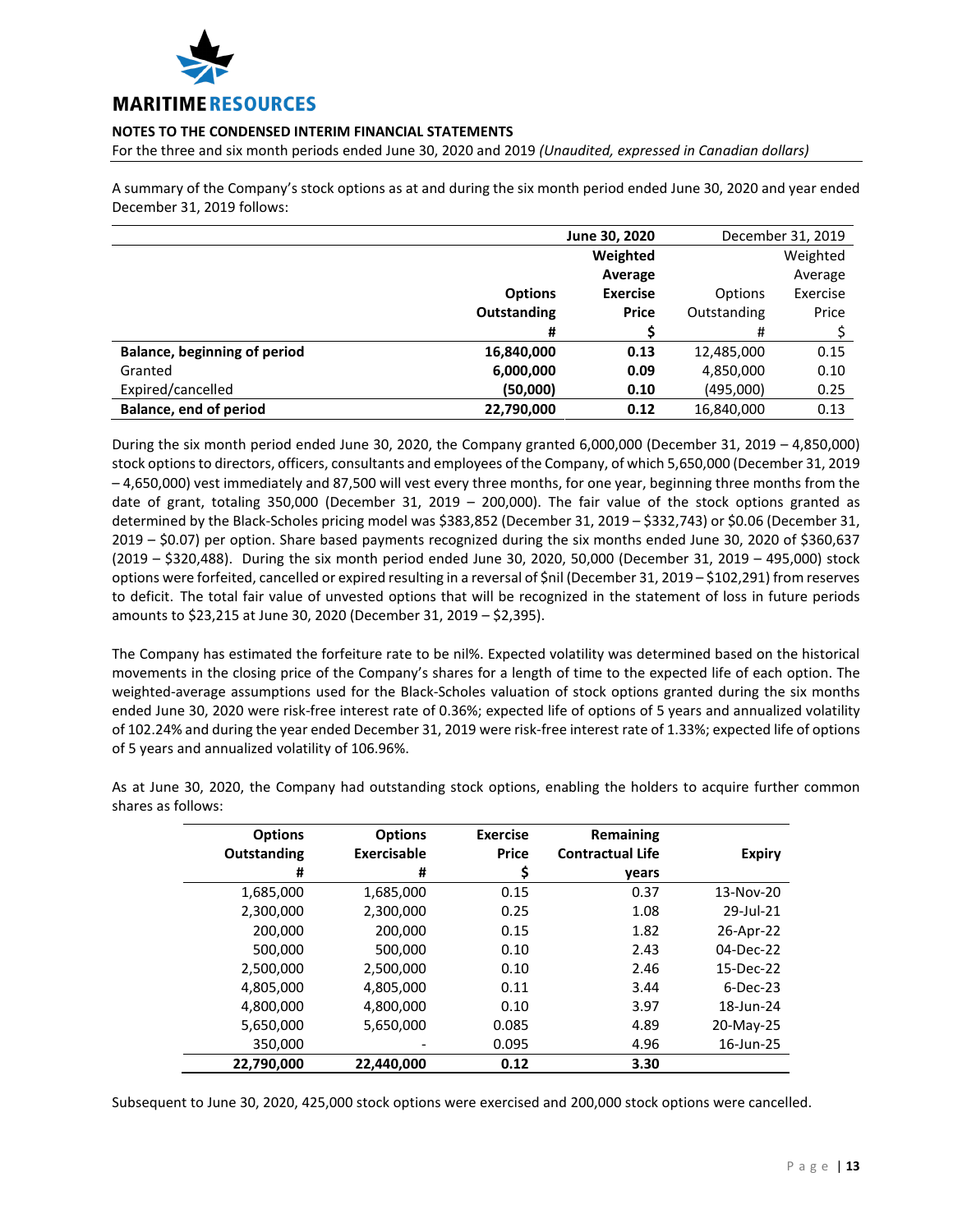

For the three and six month periods ended June 30, 2020 and 2019 *(Unaudited, expressed in Canadian dollars)*

## **Warrants**

As at June 30, 2020, the Company had outstanding share purchase warrants, enabling the holders to acquire further shares as follows:

| <b>Number of Warrants</b> | <b>Exercise Price</b> | <b>Expiry Date</b> |
|---------------------------|-----------------------|--------------------|
| 16,507,845                | \$0.15                | November 7, 2020   |
| 2,152,791                 | \$0.11                | November 7, 2020   |
| 32,311,627                | \$0.15                | April 12-24, 2021  |
| 50,972,263                |                       |                    |

Share purchase warrant transactions were as follows:

|                                     | June 30, 2020   |                 |              | December 31, 2019 |
|-------------------------------------|-----------------|-----------------|--------------|-------------------|
|                                     | Weighted        |                 |              | Weighted          |
|                                     |                 | Average         |              | Average           |
|                                     | <b>Warrants</b> | <b>Exercise</b> | Warrants     | Exercise          |
|                                     | Outstanding     | <b>Price</b>    | Outstanding  | Price             |
|                                     | #               |                 | #            |                   |
| <b>Balance, beginning of period</b> | 57,835,596      | 0.15            | 53,192,432   | 0.18              |
| Granted                             |                 |                 | 32,311,627   | 0.15              |
| Expired/cancelled                   | (6,863,333)     | 0.20            | (27,668,463) | 0.20              |
| <b>Balance, end of period</b>       | 50,972,263      | 0.15            | 57,835,596   | 0.15              |

During the six month period ended June 30, 2020, 6,863,333 warrants expired unexercised, including the reversal of 480,000 finder warrants resulting in the reversal of \$26,815 to share capital. During the year ended December 31, 2019, 27,668,463 warrants expired unexercised, including the reversal of 3,722,544 finder warrants resulting in the reversal of \$327,476 to share capital.

Subsequent to June 30, 2020, 476,908 warrants were exercised.

## **12. RELATED PARTY TRANSACTIONS**

## (a) Services

Effective February 1, 2019, the Company entered into a sublease for office space in Toronto, with a corporation that is related by virtue of having directors, as well as the Chief Financial Officer and Corporate Secretary in common. Effective July 1, 2014, the Company entered into arrangement with an administration and exploration services contractor ("AESC") in which a director is a shareholder, pursuant to which it receives office, administrative and exploration services. The AESC ceased to be a related party of the Company effective February 1, 2019.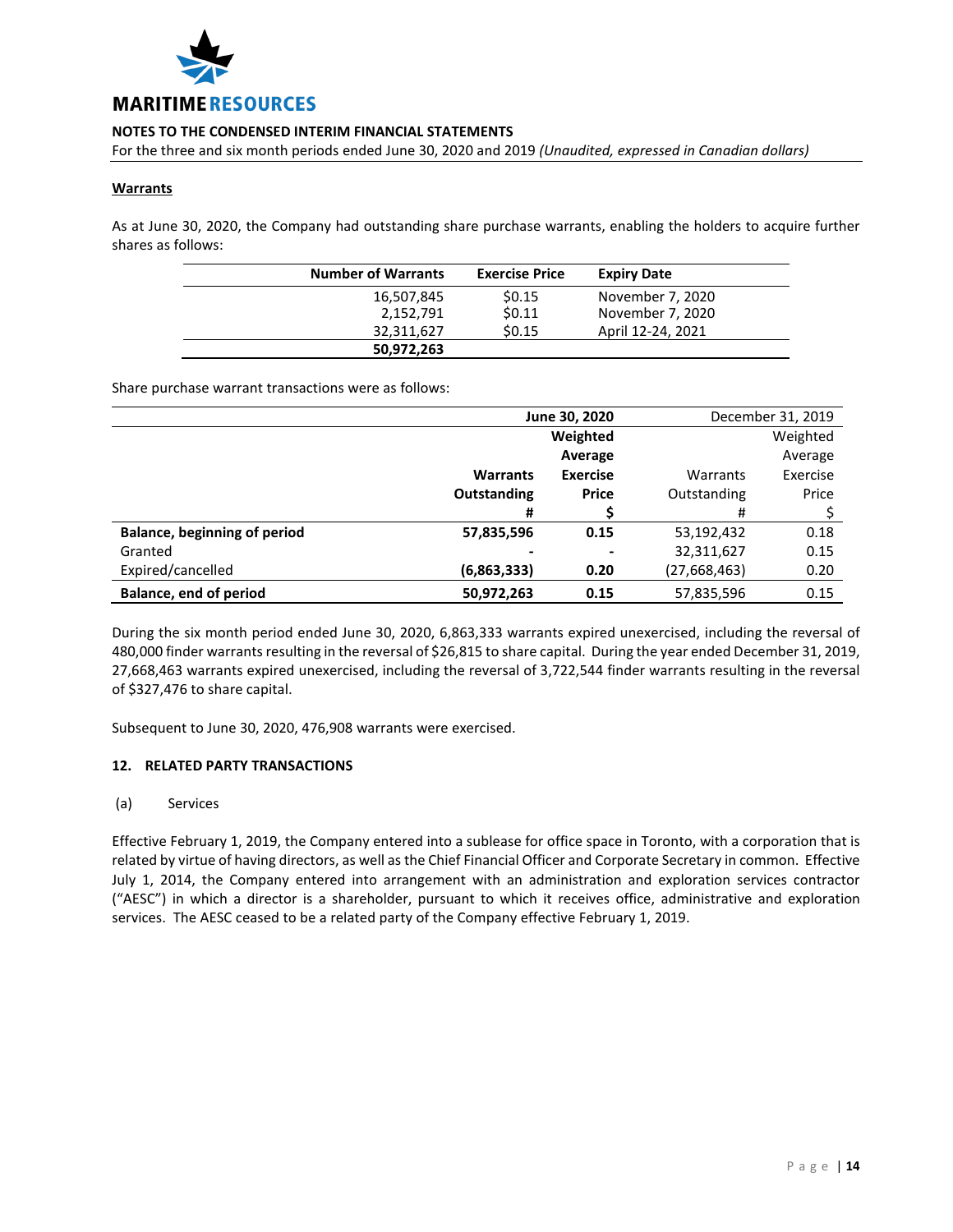

For the three and six month periods ended June 30, 2020 and 2019 *(Unaudited, expressed in Canadian dollars)*

|                              | Three month  | Three month  | Six month      | Six month    |
|------------------------------|--------------|--------------|----------------|--------------|
|                              | period ended | period ended | period ended   | period ended |
|                              | June 30      | June 30      | June 30        | June 30      |
|                              | 2020         | 2019         | 2020           | 2019         |
|                              |              |              |                |              |
| Rent                         | 16,286       | 13,050       | 32,573         | 21,750       |
| Office administration        | 1,461        | 1,107        | 2,607          | 1,895        |
| Rent - AESC                  | ۰            |              | $\blacksquare$ | 8,287        |
| Office administration - AESC |              |              |                | 19,489       |
|                              | 17,747       | 14,157       | 35,180         | 51,421       |

For the three and six month periods ended June 30 the Company was charged the following:

## (b) Compensation of key management personnel

Key management personnel consist of the directors and executive officers of the Company. Compensation to key management personnel for services rendered were as follows for the three and six months ended June 30:

|                                      | Three month  | Three month  | Six month    | Six month    |
|--------------------------------------|--------------|--------------|--------------|--------------|
|                                      | period ended | period ended | period ended | period ended |
|                                      | June 30      | June 30      | June 30      | June 30      |
|                                      | 2020         | 2019         | 2020         | 2019         |
|                                      |              |              |              |              |
| <b>Salaries</b>                      | 142,360      | 133,610      | 284,720      | 220,610      |
| Consulting                           |              |              |              | 28,000       |
| Contract wages (1)                   |              | 9,750        |              | 26,000       |
| Directors' fees                      | 17,500       | 17,500       | 35,000       | 35,000       |
| Geological consulting <sup>(2)</sup> |              | 19,600       |              | 54,617       |
| Share based payments                 | 229,787      | 230,233      | 229,787      | 230,233      |
| Severances                           |              |              |              | 884,497      |
|                                      | 389,647      | 410.693      | 549,507      | 1,478,957    |

 $(1)$  Included in Administration in the Statement of Loss and Comprehensive Loss

 $(2)$  Included in Exploration and Evaluation Assets in the Statement of Financial Position

At June 30, 2020, the Company included in accounts payable and accrued liabilities \$17,500 (2019 – \$17,500) of directors' fees payable to the members of board of directors of the Company (Note 9).

During the six months ended June 30, 2019, the Company made management changes resulting in the Company paying severances totalling \$884,497 to the former Chief Executive Officer (\$391,496), Chief Financial Officer (\$117,000), Chief Operating Officer (\$328,001) and Corporate Secretary (\$48,000) of the Company.

## **13. FINANCIAL INSTRUMENTS AND RISK MANAGEMENT**

Financial instruments measured at fair value are classified into one of three levels in the fair value hierarchy according to the relative reliability of the inputs used to estimate the fair values. Fair value is the price that would be received to sell an asset or paid to transfer a liability in an orderly transaction between market participants at the measurement date. The fair value hierarchy establishes three levels to classify the inputs to valuation techniques used to measure fair value. Level 1 inputs are quoted prices (unadjusted) in active markets for identical assets or liabilities. Level 2 inputs are quoted prices in markets that are not active, quoted prices for similar assets or liabilities in active markets, inputs other than quoted prices that are observable for the asset or liability (for example, interest rate and yield curves observable at commonly quoted intervals, forward pricing curves used to value currency and commodity contracts and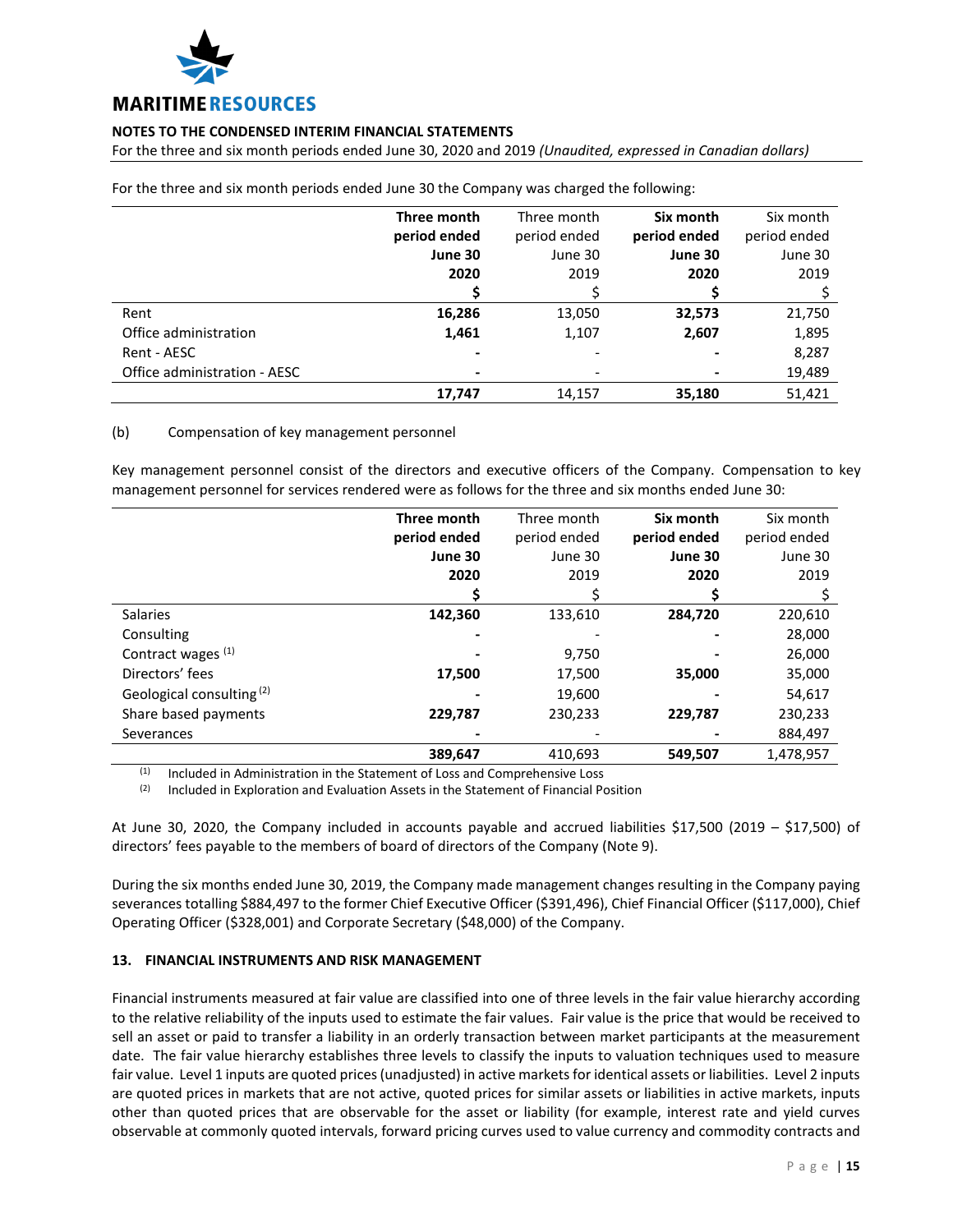

For the three and six month periods ended June 30, 2020 and 2019 *(Unaudited, expressed in Canadian dollars)*

volatility measurements used to value option contracts), or inputs that are derived principally from or corroborated by observable market data or other means. Level 3 inputs are unobservable (supported by little or no market activity). The fair value hierarchy gives the highest priority to Level 1 inputs and the lowest priority to Level 3 inputs.

The Company's financial instruments consist of cash, receivables, and accounts payable and accrued liabilities. Cash is measured at fair value based on Level 1 of the fair value hierarchy. The fair values of receivables and accounts payable and accrued liabilities approximate their book carrying values because of the short-term nature of these instruments.

- (a) *Credit risk* Credit risk is the risk that a counter party to a financial instrument will fail to discharge its contractual obligations. The Company is exposed to credit risk with respect to its cash and receivables. The maximum exposure to loss arising from receivables is equal to their carrying amounts. The Company manages credit risk with respect to its cash by maintaining demand deposits with a major Canadian financial institution; however, this exposes the Company's cash to concentration of credit risk as all amounts are held at a single institution. Receivables are due from a government agency.
- (b) *Liquidity risk* Liquidity risk is the risk that the Company will encounter difficulty in satisfying financial obligations as they become due. The Company manages its liquidity risk by forecasting cash flows from operations and anticipated investing and financing activities. The Company is exposed to liquidity risk.
- (c) *Market risk* Market risk is the risk that the fair value or future cash flows of a financial instrument will fluctuate due to changes in market prices. Market risk comprises three types of risk: interest rate risk, foreign currency risk and other price risk.
- (d) *Interest rate risk* Interest rate risk consists of two components:
	- i) To the extent that payments made or received on the Company's monetary assets and liabilities are affected by changes in the prevailing market interest rates, the Company is exposed to interest rate cash flow risk; and
	- ii) To the extent that changes in prevailing market rates differ from the interest rate in the Company's monetary assets and liabilities, the Company is exposed to interest rate price risk.

The Company is not exposed to significant interest rate risk due to the short-term maturity of its monetary assets and liabilities.

- (e) *Foreign currency risk* Foreign currency risk is the risk that the fair value or future cash flows of a financial instrument will fluctuate due to changes in foreign exchange rates. The Company is not exposed to foreign currency risk as its monetary assets and liabilities are denominated in Canadian dollars.
- (f) *Other price risk* Other price risk is the risk that the fair value or future cash flows of a financial instrument will fluctuate due to changes in market prices, other than those arising from interest rate risk or foreign currency risk. The Company monitors metal prices in determining its long-term business plans.

There were no changes in the Company's approach to managing the above risks.

## **14. CAPITAL MANAGEMENT**

The Company manages its capital structure and makes adjustments to it, based on the funds available to the Company, in order to support the acquisition, exploration and development of mineral properties. The Board of Directors does not establish quantitative return on capital criteria for management, but rather relies on the expertise of the Company's management to sustain future development of the business. The Company defines capital that it manages as equity, consisting of common shares, stock options and warrants.

The Company is dependent upon external financings to fund activities. In order to carry out any exploration and pay for administrative costs, the Company will spend its existing working capital and raise additional funds as needed. The